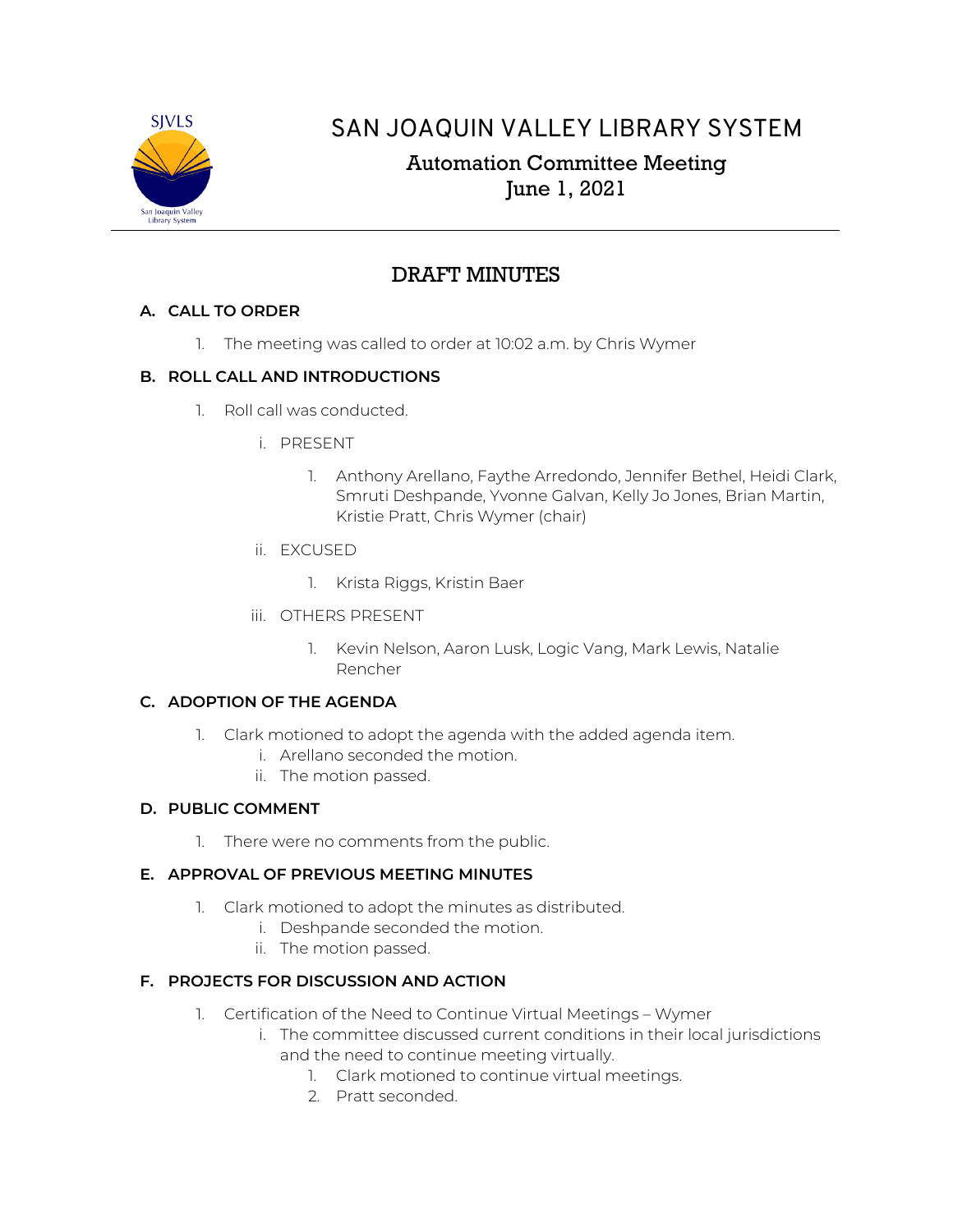- 3. The motion passed.
- 2. Charges for Damaged Items Wymer
	- i. Wymer presented the procedures for handling damaged items from other jurisdictions that was discussed at the previous meeting. After reviewing the procedures, Clark asked about the guidance of withdrawing the item once the fees are assessed. Pratt commented that Kern has a procedure for withdrawing damaged items where staff send the item to their headquarters to be withdrawn and recommended the final step be revised to "items will be withdrawn according to local policy." The committee then discussed updating borrower notes during the process. The consensus was to leave the notes on the account until the item was paid for and resolved, but to update the message to borrower to note when fees were assessed. Pratt mentioned that there should be instructions for how to resolve notes if a jurisdiction decides against charging the borrower for the damages.
		- 1. Clark motioned to adopt the procedures as distributed with the revisions discussed by the committee.
		- 2. Arellano seconded.
		- 3. The motion passed.
- 3. Spoken Word Series Authority Records Wymer
	- i. Wymer gave an overview of a problem he encountered with how Horizon processes series authority records for spoken word authorities. The recent batch of authority records processed by Backstage contained a spoken word authority record that generated an overlay error during import. After review, the series record the importing authority was attempting to overlay was not a match, but rather was the print version of the series, which should not have been considered a match. The source of the problem was identified as the way Horizon's marc maps process 8XX tags from bibliographic records to link to existing series authorities. The series marc map does not process subfield H, which is the field that contains the medium. Wymer worked with SirsiDynix to find a solution to allow distinct authority records for print and spoken word series authorities. He will need to modify Horizon's series marc map to include subfield H in the extraction and then re-index the series indexes. Doing so will help improve series searches because staff and patrons will be able to quickly locate records for print or book on CD editions of a series.
		- 1. Pratt motioned to modify the series marc maps as presented.
		- 2. Arellano seconded the motion.
		- 3. The motion passed.
- 4. COSUGI Conference Recap Wymer
	- i. Wymer provided a summary of the sessions he attended at the COSUGI conference, focusing on planned development of Horizon and BlueCloud products. BlueCloud Circulation is starting to develop patron and item management features that would enable SJVLS libraries to begin testing it as a replacement for Horizon at circulation desks. Wymer also reviewed new features being introduced in the next release of Horizon. Noteworthy enhancements include the ability to specify a Preferred Name for patron notices, SIP enhancements including the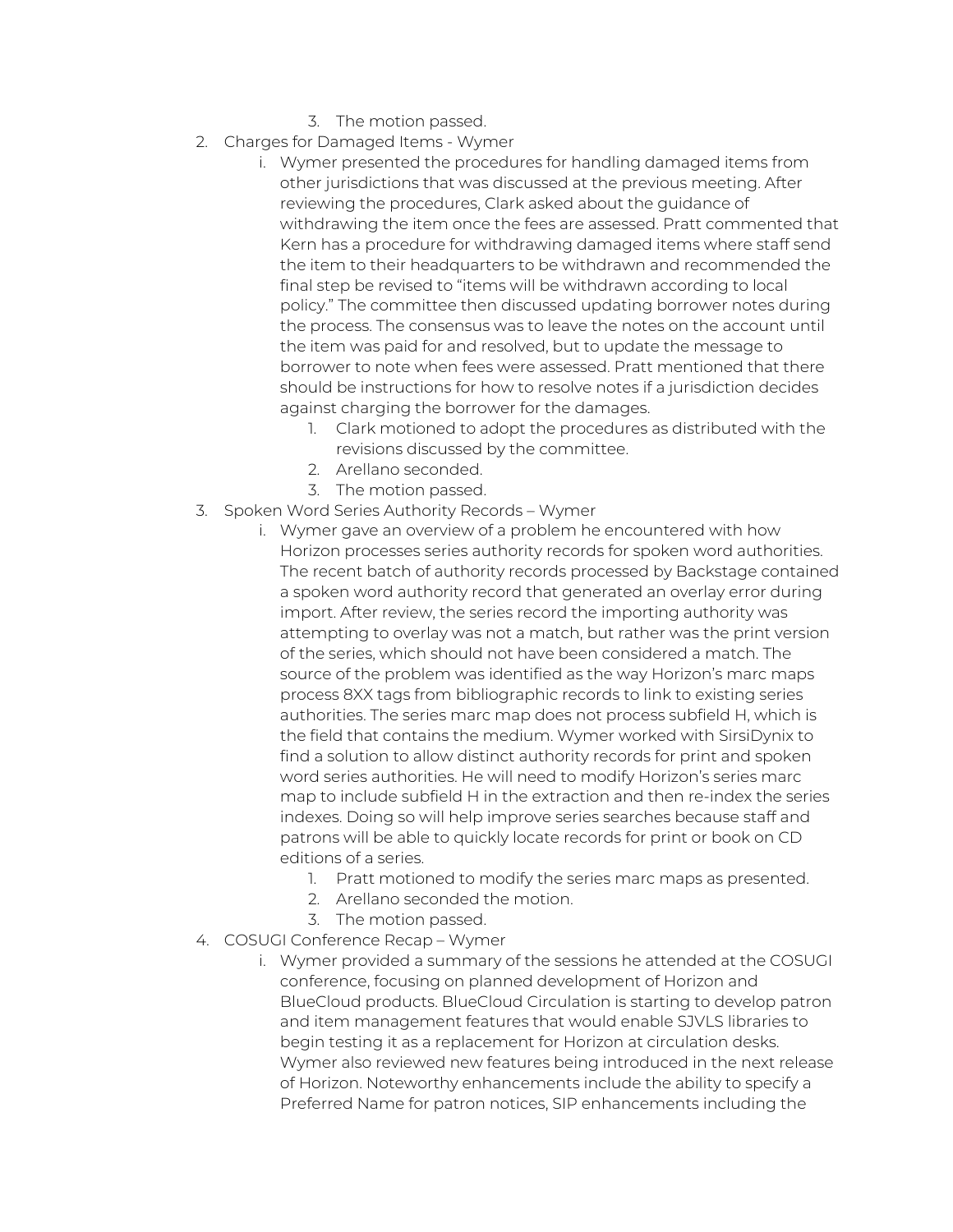ability to determine what patron personal information is returned with a SIP request, encrypting SIP communications, and being able to include "value of the library" messaging on self-check checkout receipts. The new version will also require SJVLS to migrate the Horizon database platform before we can upgrade. Wymer informed the committee that SirsiDynix's next Enterprise release will be the final major release, then they will start developing a new discovery platform using their Cloud Source Open Access product as the foundation.

- 5. OPAC Renewals and Requested Items Bug Wymer
	- i. Wymer attempted to provide an overview of a recent bug discovered in Horizon and ValleyCat that allows patrons to renew items when the item has pending hold requests and should not renew. He mis-remembered the details of the bug and Drake updated the committee with the correct conditions. Horizon is configured to allow a patron to renew an item with pending hold requests if another item is available to fill the hold. When an item is in "transit hold" status it is considered as an item that can fill a hold – because that is exactly what it is doing. Unfortunately, on popular titles this means patrons can renew their items if there is an item with a status of "transit hold." We also cannot disable OPAC renewals because of a separate bug in Web Services that does not check the max OPAC renewals setting.
- 6. SJVLS Logo Transition Wymer
	- i. Wymer informed the committee that SJVLS will transition to using the new logo and branding at the change of the fiscal year. Wymer is aiming to make the change on July 5, and asked committee members to identify locations in their jurisdictions where they use SJVLS's logo. He will provide access to a directory where staff can obtain graphics files for the new logo.

#### **G. STAFF REPORTS**

- 1. Senior Systems Network Engineer
	- i. Nelson reported he is still waiting for the ability to place the Spring PC Order. Due to delays in processing payments, he cannot order through Dell until the Fall PC Order has been paid. Geolinks has been at Fresno Central finalizing their circuit install. CENIC year 7 installs are finally finished and year 6 is almost done. Work will begin soon on year 8. Pratt asked about the Envisionware license renewal because the expired license has created challenges with operating LPTone at their branches. Nelson replied that they had issues getting Envisionware to issue a quote for the renewal, and now that they've received it they're working on getting it paid.
- 2. Associate System Administrator
	- i. Drake had nothing to report.
- 3. System Administrator
	- i. Wymer reported that he worked on drafting the CLSA Plan of Service for next fiscal year. Next year's allocation is \$240,000. \$209,000 will be allocated to subsidize delivery service and use \$32,000 to increase SJVLS's budget for CloudLibrary purchases. He also reported that Merced's CEP set up is in process. His final report was that he began the